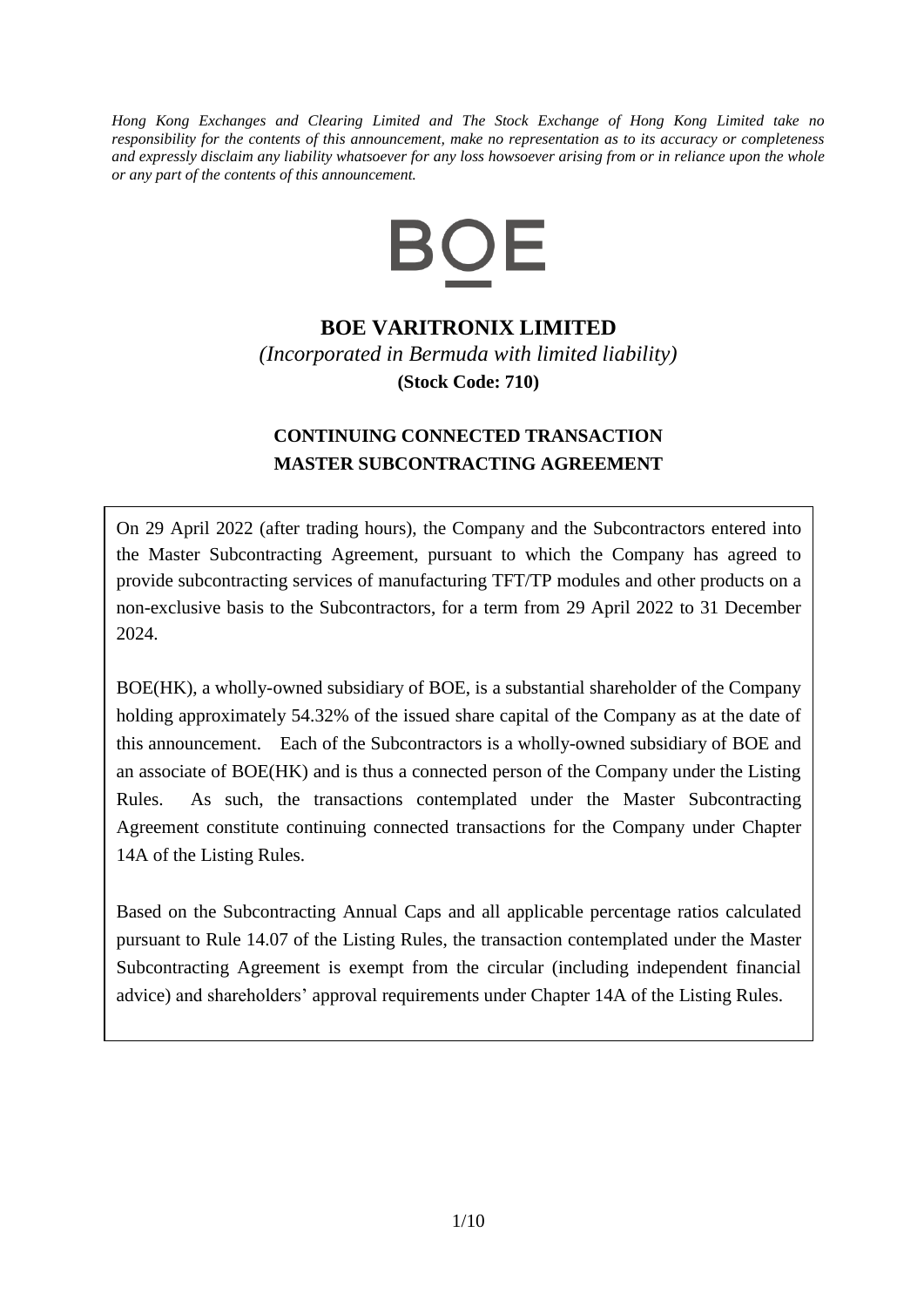On 29 April 2022 (after trading hours), the Company and the Subcontractors entered into the Master Subcontracting Agreement.

#### **MASTER SUBCONTRACTING AGREEMENT**

The principal terms of the Master Subcontracting Agreement are as follows:

| Date    |     | 29 April 2022 (after trading hours) |
|---------|-----|-------------------------------------|
| Parties | (i) | the Company; and                    |
|         | (i) | the Subcontractors                  |

Subject : The Group has agreed to provide subcontracting services of manufacturing TFT/TP modules and other products on a non-exclusive basis to the Subcontractors, for a term from 29 April 2022 to 31 December 2024. For the avoidance of doubt, the Group is not contractually bound to provide the subcontracting services to the Subcontractors which is free to provide the subcontracting services to any other independent third-party customers during the term of the Master Subcontracting Agreement.

> TFT modules are thin film transistor modules which generally refer to a unit comprises, among others, a panel, backlight and integrated circuits. TP modules are modules with touch panel displays. The other products are vehicle networking and automotive electronic systems which include, among others, electronic communications devices within a vehicle such as remote control of the headlights/air-conditioner using a smartphone app or a remote control, navigation system, electronic monitoring system, global positioning system module, radio and head-up display.

> The Subcontractors may provide major components and materials to the Company. The Group will further process and assemble the components and materials to manufacture TFT/TP modules and other products in accordance with the design and specifications provided by the Subcontractors.

> The Company shall procure members of the Group to enter into separate and definite agreement(s) from time to time with the Subcontractors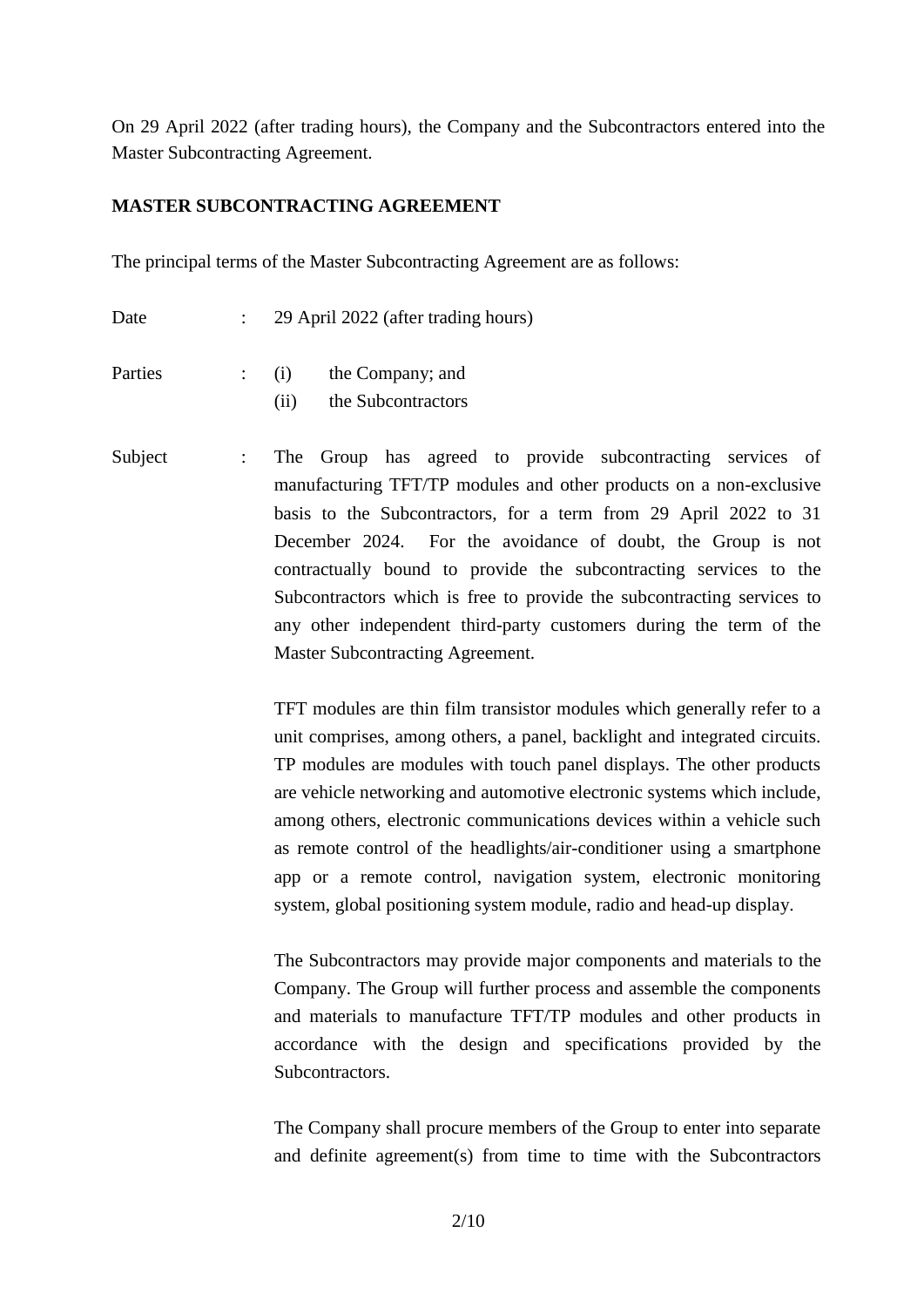which would provide, among others, the exact quantity, specifications and quality requirement of the TFT/TP modules and other products, place and date of delivery, processing fee per unit and payment terms, pursuant to the terms of the Master Subcontracting Agreement.

Term : The Master Subcontracting Agreement will become effective from 29 April 2022 to 31 December 2024 (both days inclusive).

Pricing policy : The Company shall charge the Subcontractors the processing fee on a "cost-plus" basis, which will be determined based on the direct costs incurred by the Company (including, among others, labour cost, power, utilities, equipment depreciation, management fee and etc.) with respect to the provision of the subcontracting services plus a profit margin.

> The terms of subcontracting services (including the processing service fee, the cost of the materials which are provided by the Company, the packaging fee (including the usage fee of the recycled packaging material), the inspection fee, the transportation fee, the after-sale service, the insurance fee, the storage fee and etc. which receivable by the Company from the Subcontractors) will be on normal commercial terms and determined between the Company and the Subcontractors on an arm's length basis. The terms of the subcontracting services between the Company and the Subcontractors shall be no less favourable than those with independent third parties under the same terms and conditions. The exact pricing of each order shall be subject to each agreement.

Payment : The Subcontractors shall settle the processing fee to the Company within 60 days from the last day of each calendar month in respect of the TFT/TP modules and other products delivered during that calendar month.

#### **HISTORICAL FIGURES AND PROPOSED SUBCONRACTING ANNUAL CAPS**

The Subcontractors had not engaged the Company for transactions which are similar in nature to the Subcontracting Transactions, thus no historical transaction figure is available*.* The Subcontracting Annual Caps for the period from 29 April 2022 to 31 December 2022 and each of the two years ending 31 December 2023 and 2024 are HK\$60,000,000, HK\$85,000,000 and HK\$120,000,000 respectively.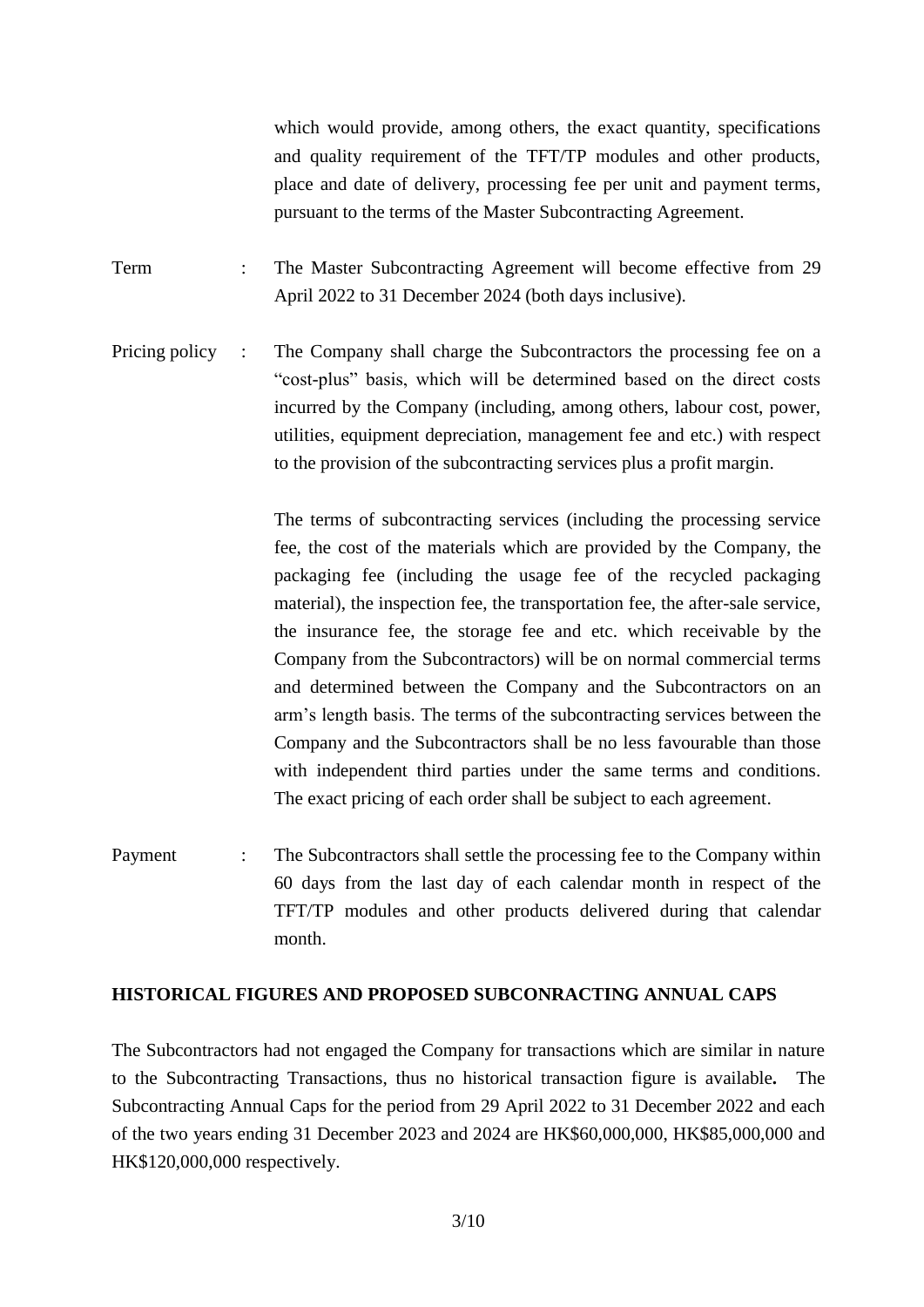The Subcontracting Annual Caps are determined with reference to:

- (i) unit cost of processing fee which is estimated with reference to quotations from existing or under negotiation of independent third parties for providing services similar to the Subcontracting Transactions;
- (ii) estimated demand on the Subcontracting Transactions taking into account the anticipated increase in the scale and business operation of the Subcontractors; and
- (iii) an additional buffer of approximately 5.00%.

### **PRICING POLICIES AND INTERNAL CONTROL**

Before entering into any agreement in respect of the Subcontracting Transactions, the sales and marketing department of the Group compares the principal terms of the Subcontractors' processing fee receivable by the Group with that of independent customers and ensure the major terms received by the Group, the pricing policies are fair and reasonable and no less favourable than the terms available to the Group from independent customers. The senior management of the sales and marketing department of the Group will conduct regular checks on a monthly basis to review and assess whether the Subcontracting Transactions are conducted in accordance with the terms of the Master Subcontracting Agreement.

The finance department of the Group shall monitor and ensure the Subcontracting Annual Caps are not exceeded. The internal audit department of the Group shall review that the Subcontracting Transactions are and will be conducted in accordance with the terms of the Master Subcontracting Agreement, and report to the audit committee of the Company semi-annually.

The Company's external auditors will review the Subcontracting Transactions annually to check and confirm, among others, whether the pricing terms have been adhered to and whether the relevant caps have been exceeded.

The Director(s) who are interested in the relevant transaction(s) shall abstain from voting on the Subcontracting Agreement and the Subcontracting Annual Caps for the period from 29 April 2022 to 31 December 2022 and each of the two years ending 31 December 2023 and 2024.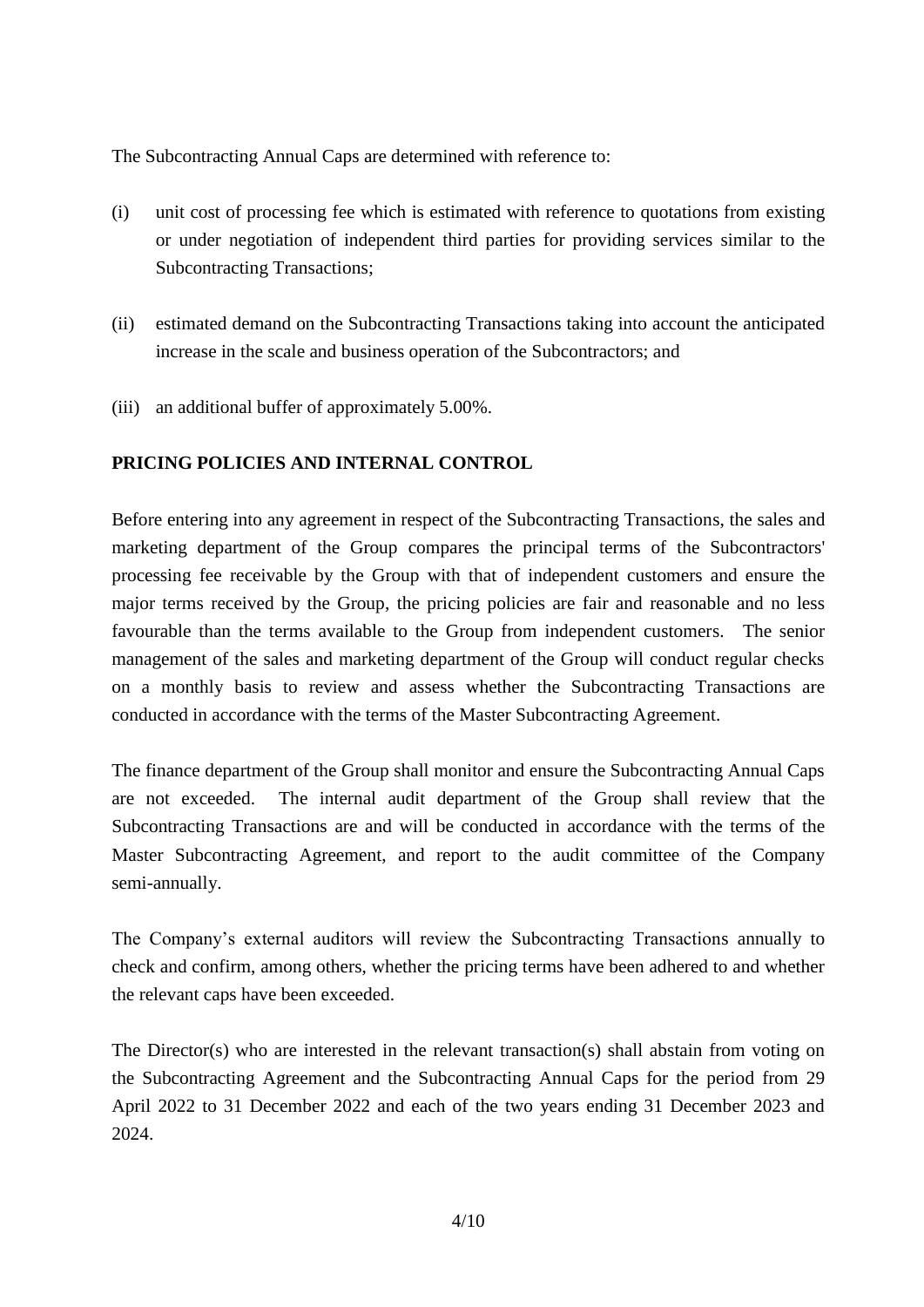The Directors consider that the internal control system of the Group is adequate to ensure that the Subcontracting Transactions will be on normal commercial terms and no less favourable to the Company than those offered by independent third parties.

### **INFORMATION ON THE PARTIES**

The Group was established in 1978 and the Shares were listed on the Main Board of the Stock Exchange in 1991. The Group is principally engaged in the automotive and industrial display business and has monochrome display manufacturing capacity and TFT and TP display module assembly capacity.

BOE, a company whose shares are listed on the Shenzhen Stock Exchange (stock code 000725 for its A shares and stock code 200725 for its B shares), is a supplier of semiconductor display technologies, products and services and its products are widely used in a broad spectrum of applications such as mobile phones, tablets, notebooks, monitors, televisions, vehicle displays and digital information displays. BOE is one of the major suppliers of TFT displays in the global market. BOE also has production lines for manufacturing TFT modules mainly for consumer products like phones, tablets, notebook computers, monitors, televisions, vehicle displays and digital information displays. The Group is the sole platform of automotive display module and system business within the BOE Group.

Chengdu BOE is a wholly-owned subsidiary of BOE and is principally engaged in research and development, technology, production and sales of various small and medium size TFT-LCD panel and related products of high-tech enterprises.

Hefei Xinsheng is a wholly-owned subsidiary of BOE and is principally engaged in investment in construction, research and development, production and sales of TFT-LCD devices related products and their supporting products.

Beijing BOE is a wholly-owned subsidiary of BOE and is principally engaged in research and development, production and sales of TFT-LCD devices related products and their supporting products.

Hefei BOE is a wholly-owned subsidiary of BOE and is principally engaged in investment in construction, research and development, production and sales of TFT-LCD devices related products and their supporting products.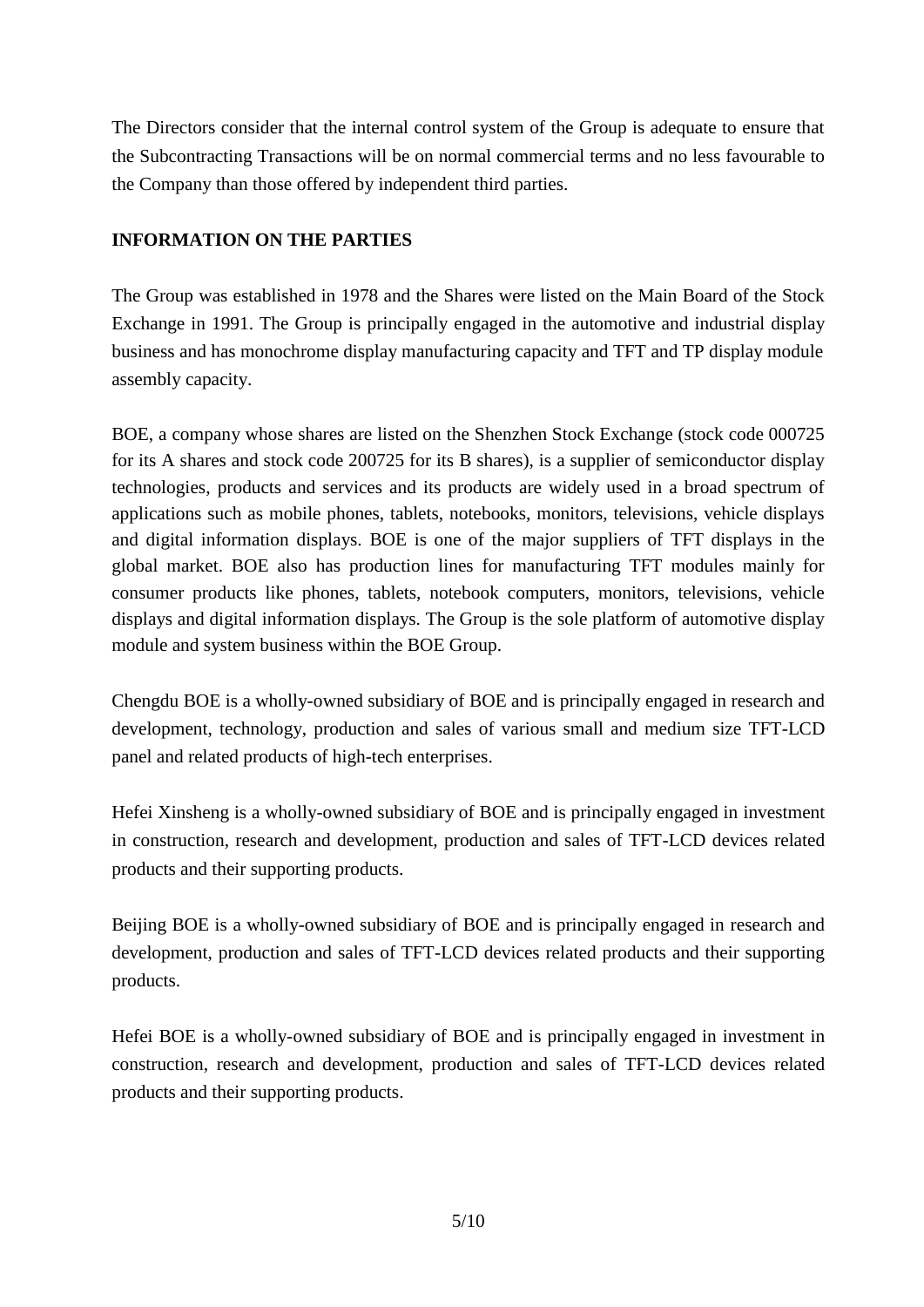# **REASONS FOR AND BENEFITS OF THE MASTER SUBCONTRACTING AGREEMENT**

With the development and progress of TFT display technology, TFT displays have become very popular. The full optical bonding technology is able to attach on the TFT display and cover lens closely and reduces ambient light reflection which improves the physical and optical performance of the TFT modules and further enhances the user experience. Meanwhile, with the development of artificial intelligence technology, the human-machine interface also becomes more and more important and drives the demand for touch technology. Through the full optical bonding technology, the touch sensor can attach to the LCD screen and carry out its interactive touch function.

The Subcontractors specialize in the manufacturing and sale of display devices or integrated display module. The Company has its own plant and equipment and is engaged in the processing of TFT/TP modules and other products. The Subcontracting Transactions to be provided could allow stable processing for the Subcontractors which shall resell the products to ultimate customers all over the world.

The Board considers that the Subcontracting Transactions could provide benefits to the Group, among others, (i) generating additional revenue to the Group; (ii) utilising our production facilities more efficiently; (iii) allowing the Group to keep up-to-date knowledge to the development of technology and the industry; and (iv) allowing the Group to meet the production and quality requirement of the ultimate customers, and has a better chance to be a qualified supplier of them for other products and increase our market share and revenue in future.

The Directors (including the independent non-executive Directors) are of the view that (i) the Master Subcontracting Agreement is on normal commercial terms or better and in the ordinary and usual course of business of the Group; (ii) the terms of the Master Subcontracting Agreement (including the Subcontracting Annual Caps) are fair and reasonable; and (iii) the Master Subcontracting Agreement is in the interests of the Company and the Shareholders as a whole.

#### **LISTING RULES IMPLICATIONS**

BOE(HK), a wholly-owned subsidiary of BOE, is a substantial shareholder of the Company holding approximately 54.32% of the issued share capital of the Company as at the date of this announcement. Each of the Subcontractors is a wholly-owned subsidiary of BOE and an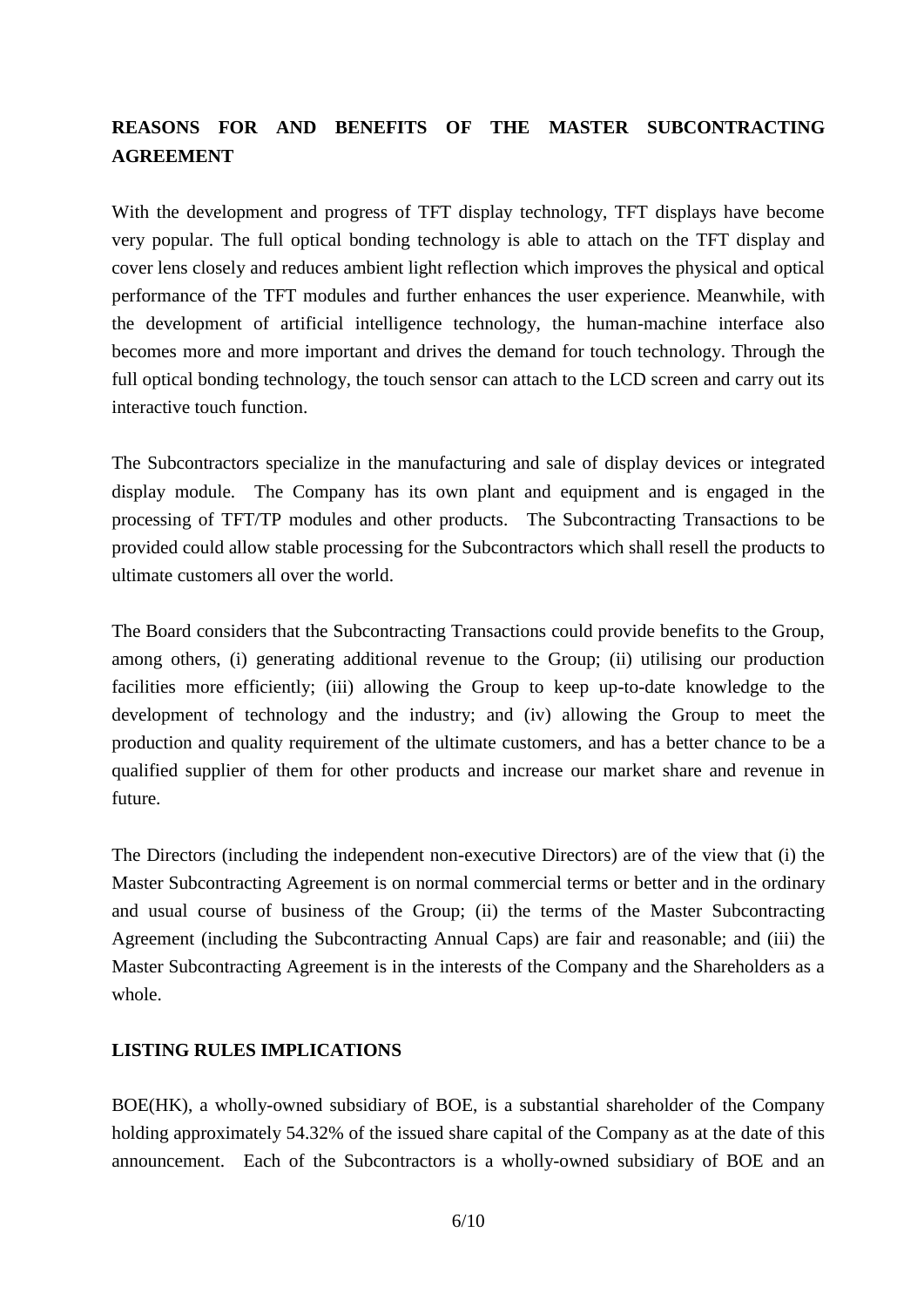associate of BOE(HK) and is thus a connected person of the Company under the Listing Rules. As such, the transactions contemplated under the Master Subcontracting Agreement constitute continuing connected transactions for the Company under Chapter 14A of the Listing Rules.

Based on the Subcontracting Annual Caps and all applicable percentage ratios calculated pursuant to Rule 14.07 of the Listing Rules, the transaction contemplated under the Master Agreement is exempt from the circular (including independent financial advice) and shareholders' approval requirements under Chapter 14A of the Listing Rules.

#### **GENERAL**

As at the date of this announcement, Mr. Gao Wenbao ("Mr. Gao"), an executive Director, holds 1,860,700 A shares of BOE, Mr. Su Ning ("Mr. Su"), an executive Director, holds 150,000 A shares of BOE, Mr. Shao Xibin ("Mr. Shao"), a non-executive Director, holds 787,600 A shares of BOE, Mr. Jin Hao ("Mr. Jin"), a non-executive Director, holds 628,800 A shares of BOE, and Mr. Zhang Jianqiang ("Mr. Zhang"), a non-executive Director, holds 641,500 A shares of BOE. In addition, Mr. Gao is a director and the president of the 10th board of directors, vice-chairman of the executive committee of BOE Technology Group, the chief executive officer of Display Business Group of BOE. Mr. Su is currently the general manager of automotive SBU of the Display Business Group of BOE. Mr. Shao is the chief new product officer of Display Business Group of BOE. Mr. Jin is a head of the production and sales management centre of Display Business Group of BOE and Display Device of BOE. Mr. Zhang is the head of financial operation management of Display Business Group of BOE and the regional financial director of BOE in Hefei.

Mr. Gao, Mr. Su, Mr. Shao, Mr. Jin and Mr. Zhang present at the Board meeting were not counted in the quorum and they have abstained from voting at the Board meeting to approve the Master Subcontracting Agreement and the Subcontracting Annual Caps. Save as disclosed above, none of the Directors has a material interest in the Master Subcontracting Agreement and was required to abstain from voting on the Board resolutions.

#### **DEFINITIONS**

In this announcement, unless the context otherwise requires, the following expressions shall have the following meanings:

| "associates"  | has the same meaning as ascribed to it under the Listing Rules |
|---------------|----------------------------------------------------------------|
| "Beijing BOE" | Beijing BOE Optoelectronics Technology Co., Ltd.* (北京京         |
|               | 東方光電科技有限公司)                                                    |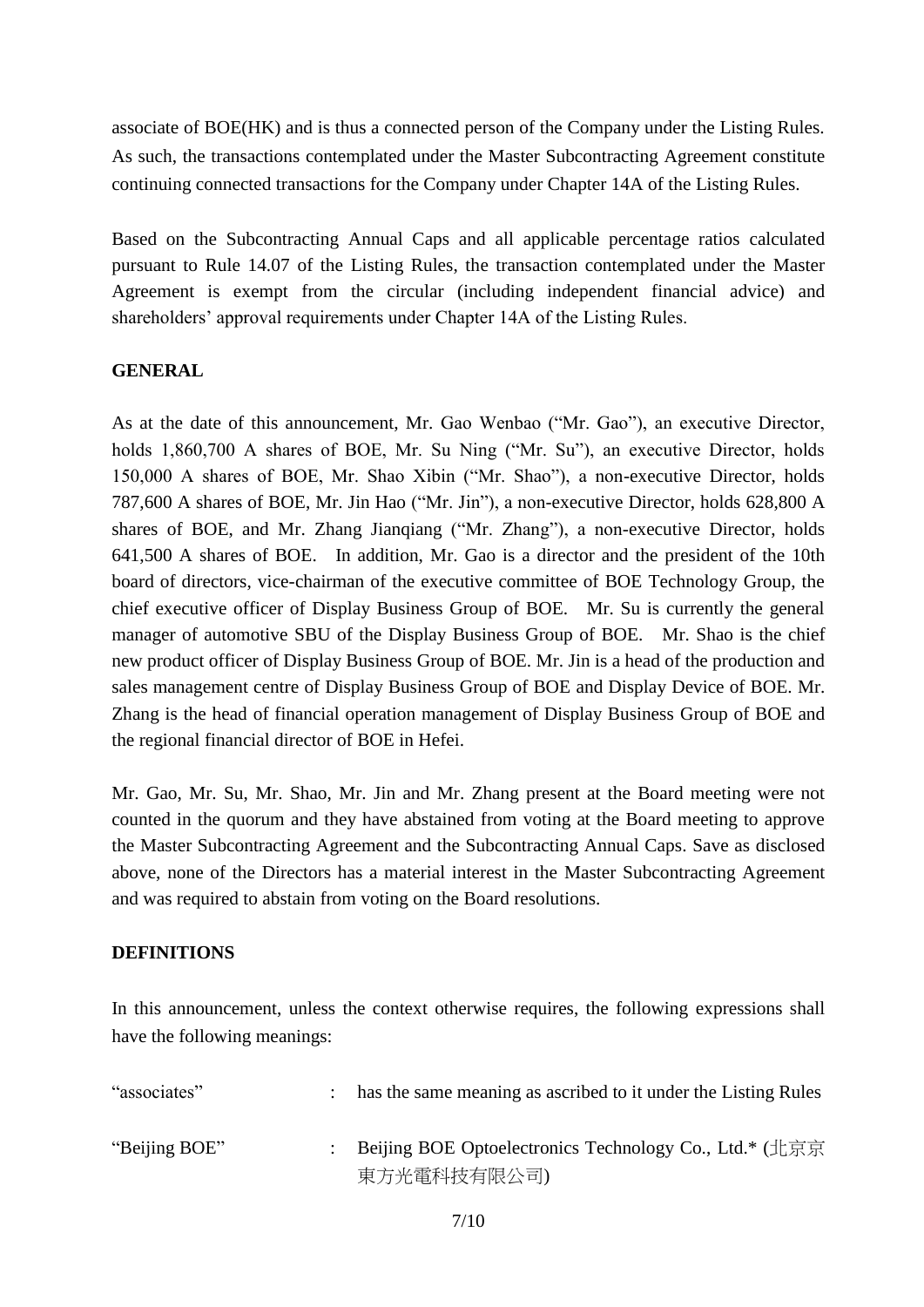| "Board"             | the board of Directors                                                                                                                                                                        |
|---------------------|-----------------------------------------------------------------------------------------------------------------------------------------------------------------------------------------------|
| "BOE"               | BOE Technology Group Co., Ltd.                                                                                                                                                                |
| "BOE(HK)"           | <b>BOE Technology (HK) Limited</b>                                                                                                                                                            |
| "BOE Group"         | BOE and its subsidiaries (excluding the Group for the purpose<br>of this announcement)                                                                                                        |
| "Chengdu BOE"       | Chengdu BOE Optoelectronics Technology Co., Ltd.* (成都<br>京東方光電科技有限公司)                                                                                                                         |
| "Company"           | BOE Varitronix Limited (stock code: 710), a company<br>incorporated in Bermuda with limited liability and the issued<br>shares of which are listed on the Main Board of the Stock<br>Exchange |
| "connected persons" | has the same meaning as ascribed to it under the Listing Rules                                                                                                                                |
| "Director(s)"       | director(s) of the Company                                                                                                                                                                    |
| "Group"             | the Company and its subsidiaries                                                                                                                                                              |
| "Hefei BOE"         | Hefei BOE Optoelectronics Technology Co., Ltd.* 合肥京東<br>方光電科技有限公司                                                                                                                             |
| "Hefei Xinsheng"    | Hefei Xinsheng Optoelectronics Technology Co., Ltd.* 合肥<br>鑫晟光電科技有限公司                                                                                                                         |
| "HK\$"              | Hong Kong dollars, the lawful currency of Hong Kong                                                                                                                                           |
| "Hong Kong"         | the Hong Kong Special Administrative Region of the PRC                                                                                                                                        |
| "LCD"               | liquid crystal displays                                                                                                                                                                       |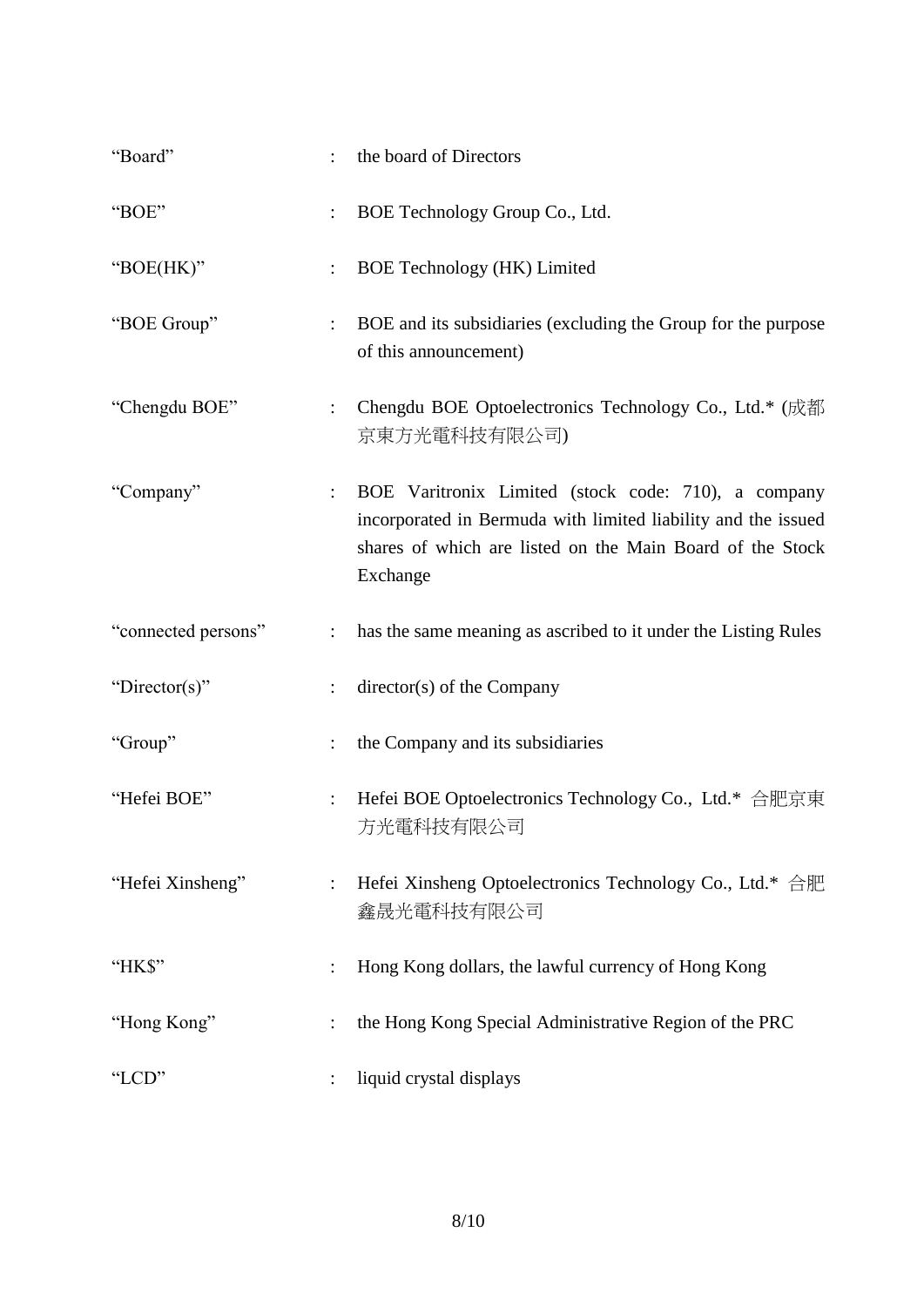| "Listing Rules"                      |                                      | the Rules Governing the Listing of Securities on The Stock<br>Exchange of Hong Kong Limited                                                                                                                                                                                                                                       |
|--------------------------------------|--------------------------------------|-----------------------------------------------------------------------------------------------------------------------------------------------------------------------------------------------------------------------------------------------------------------------------------------------------------------------------------|
| "Master Subcontracting<br>Agreement" | $\ddot{\phantom{a}}$                 | the master subcontracting agreement entered into between the<br>Company and Subcontractors dated 29 April 2022 pursuant to<br>which the Company has agreed to provide subcontracting<br>services of manufacturing TFT/TP modules and other<br>products on a non-exclusive basis to the Subcontractors, up to<br>31 December 2024. |
| "PRC"                                |                                      | the People's Republic of China (which for the purpose of the<br>Master Subcontracting Agreement, excludes Hong Kong, the<br>Macao Special Administrative Region of the PRC and<br>Taiwan)                                                                                                                                         |
| "Share(s)"                           |                                      | the ordinary share(s) of HK\$0.25 each in the share capital of<br>the Company                                                                                                                                                                                                                                                     |
| "Shareholder(s)"                     |                                      | $holder(s)$ of the Share $(s)$                                                                                                                                                                                                                                                                                                    |
| "Stock Exchange"                     |                                      | The Stock Exchange of Hong Kong Limited                                                                                                                                                                                                                                                                                           |
| "Subcontracting Annual<br>Caps"      | $\ddot{\ddot{\phantom{}}\phantom{}}$ | the proposed maximum annual processing fee payable by the<br>Subcontractors to the Company for the Subcontracting<br>Transactions                                                                                                                                                                                                 |
| "Subcontracting"<br>Transactions"    |                                      | : all transactions contemplated under the Master Subcontracting<br>Agreement                                                                                                                                                                                                                                                      |
| "Subcontractors"                     | $\ddot{\phantom{a}}$                 | collectively, Beijing BOE, Chengdu BOE, Hefei BOE and<br>Hefei Xinsheng                                                                                                                                                                                                                                                           |
| "substantial shareholder"            | $\ddot{\phantom{a}}$                 | has the same meaning as ascribed to it under the Listing Rules                                                                                                                                                                                                                                                                    |
| "TFT"                                |                                      | thin film transistor                                                                                                                                                                                                                                                                                                              |
| "TP"                                 |                                      | touch panel                                                                                                                                                                                                                                                                                                                       |
| $\cdot \cdot \cdot \cdot \cdot$      |                                      | per cent                                                                                                                                                                                                                                                                                                                          |

\* for identification only